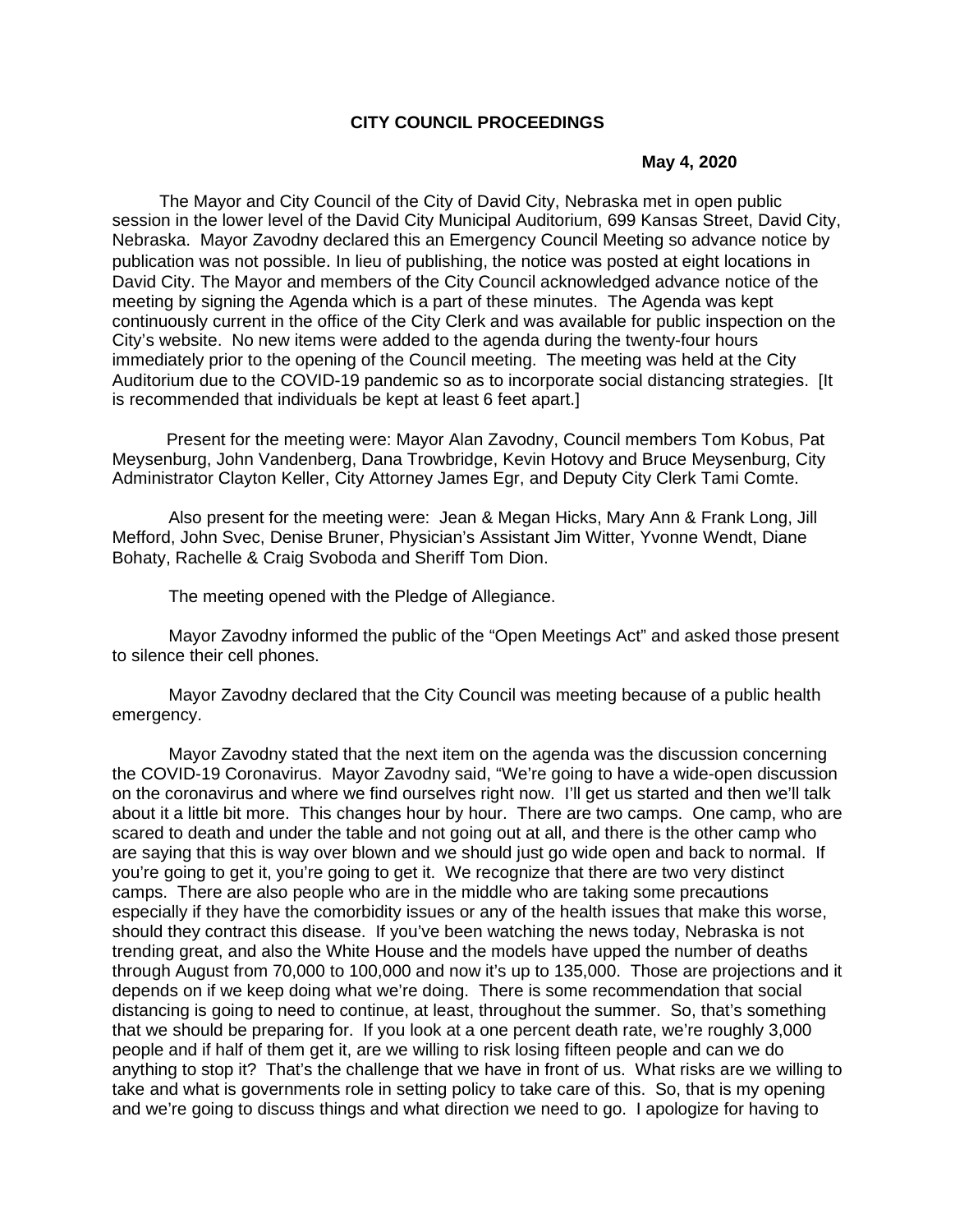bring you here but you have to make the decisions. That's why you're here as the governing entity, to make these decisions."

 Council member Kobus asked if they were talking about salons or what's the main thing here.

 Mayor Zavodny said, "We need to make decisions on a wide variety of things. I've been getting calls from mothers who are unhappy that their children can't access the playground equipment and I had a call about why small groups can't access the ballfields if they have under ten people. The swimming pool is going to be a big discussion. All of those things are coming forward and we need to decide on the City controlled things, i.e., the library, the ballfield, the swimming pool. You guys need to decide what action you want to take on those. That was a good question."

 Council member Trowbridge said, "I think that any discussion that we have has to be medically and science based discussed. I'm not ready to discuss things from an "I want" or "I wish" or "wouldn't it be nice" basis, because those play when we're dealing with dollars and we're dealing with lives and we're dealing with health and we're dealing with people and that's considerably different than dealing with tax dollars. We have to take a much more serious approach to what we do because not everybody has the wisdom to understand that this particular virus is transmitted human to human and I think that Jim Witter will back up that statement. You don't pick it up from drinking water; we don't know whether it's airborne or not at this point in time. There are so many things that we don't know and we are seventeen miles from a community whose rate of infection is skyrocketing today. We're twenty-five miles from another community in Platte County whose infection rate is skyrocketing today and we're busy talking about relaxing restrictions which, to me, seems like a terrible idea. If we're trying to keep the medical community from trying to be overwhelmed is one outlook on this. It doesn't appear, at this point in time, that that is going to happen. That doesn't help the families that are impacted by this awful virus. If we can turn down the rate of infection by staying away from each other and by using our head and doing wise things, then I suggest that's the route that we take."

 Mayor Zavodny said, "A couple of things that came up with Four Corners Health Dept. We have an Ordinance in place that followed the directed health measure that took us to the date that the governor originally set. Seward County had an emergency meeting on Thursday night because the governor changed the date. The date went from May  $7<sup>th</sup>$  to May  $4<sup>th</sup>$ . So, we weren't in alignment. What we talked about in our Four Corners Health calls, that we are having a couple times a week, is that the communities in the Four Corners need to be aligned a little bit because what happens is that if all courthouses aren't closed, then people are going across the lines of counties to access other courthouses and that's what we don't want. That's one consideration. We've been pretty consistent with Seward. Our Ordinance is pretty similar to theirs and we had it drafted with that kind of language. That's what got us to where we are. We need to decide what to do with that Ordinance, whether we leave it or change it."

 Council member Kobus said, "I guess that I have a different approach to all of this than Skip does. Basically, we don't know anything about this virus. Who knows if it's going to last two more years and are we going to just sit back and wait? Some people can't wait. Some people have to go to work and start their businesses. I understand that some of the older people can stay back and some of the ones that financially can stay back and if some people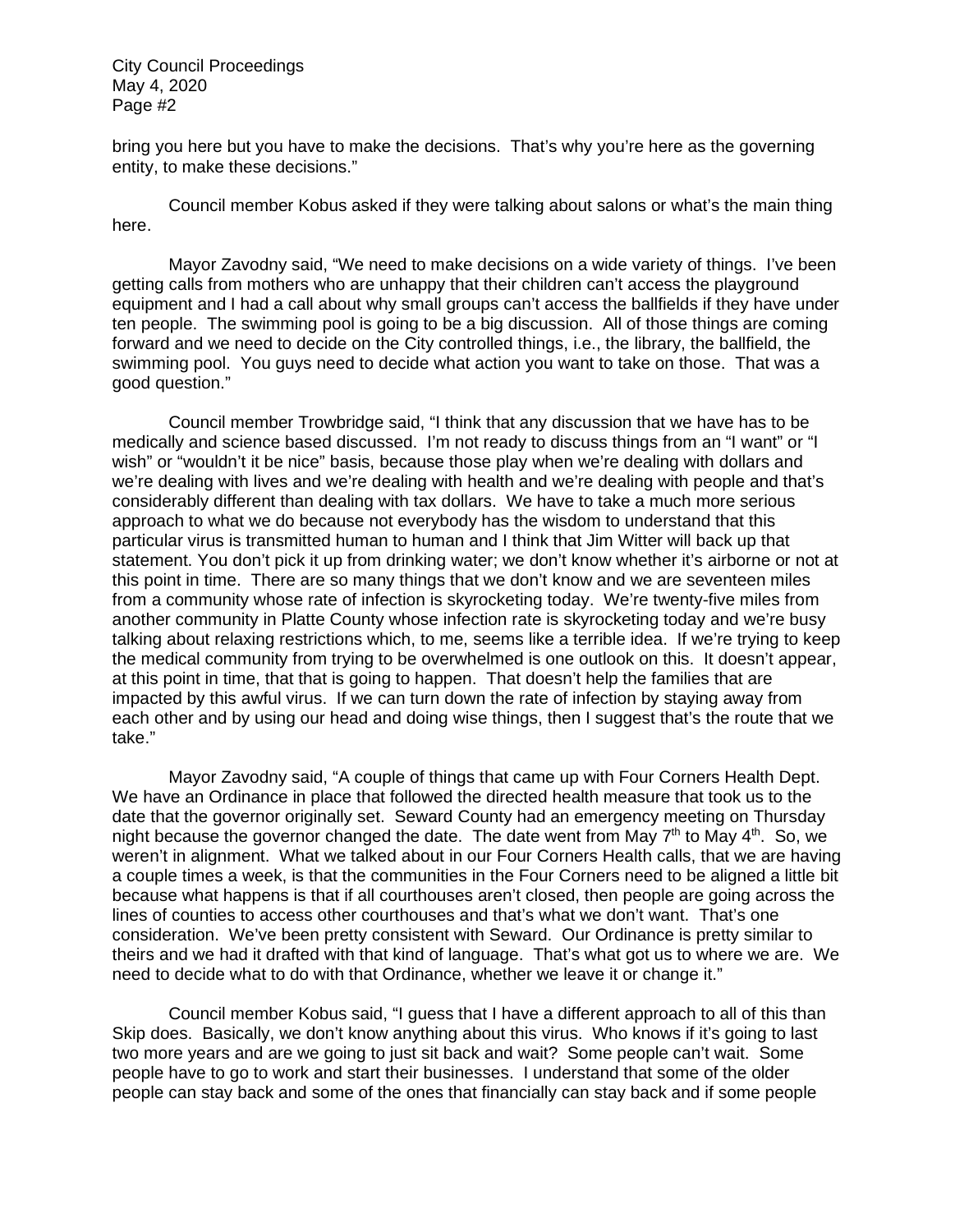want to stay back on their own, then that's fine. But, again, you're talking about people's liberties and letting them go back to work and what they are supposed to do, as far as churches. I kind of take a different perspective than that. I, myself, have had to work ever since it started, eight hours a day. Anyone that wanted to take off wouldn't get paid and so, basically, all of our crew had to keep working. I have a daughter in Omaha that owns a salon. She's been in business for seventeen years and if she'd have had to wait another month, she'd have been under. Finally, they gave her the word to go and they are taking precautions. She bought masks for her employees and her clients and hand sanitizer. They can only do certain things, which I agree with. Basically, this will probably save her. How can we wait? What are we going to do – hide under the table until this is over? I don't think that we can do that. I'm not saying we need to go hog wild but we just take it as it comes. Once you start up there's going to be flare ups. I know the flare ups are around the packing plants and some chicken houses. They're just going to have to deal with that. They can't even find workers to go in the packing plants anymore. This can't go on. That's my opinion."

 Council member Bruce Meysenburg said, "I agree with Tom. What do you put the date at? They say that until May  $31<sup>st</sup>$  you can't do this but then June  $1<sup>st</sup>$  it's ok to do everything. Where are you going to stop at and where are you going to start at? I think that we have responsible enough salon owners in this community that they will see that what they do is right and take an approach and keep everything the way that it should be and they are pretty much tied to some of those rules anyway. They have to disinfect at regular times and so I have a tendency to agree with Tom, at this point in time."

 Council member Trowbridge said, "And from what medical basis do we hear those comments?"

 Council member Pat Meysenburg said, "What medical advice are you supposed to follow? The doctors can't agree."

 Council member Hotovy said, "Where this discussion is going is to enable responsible business owners, that are governed by a State department, to do their business as they intend to do. That's all that this discussion is centered around."

Council member Bruce Meysenburg said, "I still believe in social distancing."

 Jill Mefford, owner of Image's Salon, stated that they have rules that are mandated by the State that they have to follow. They have masks that they will be using. She spoke about the procedures that they have to follow.

 Four Corners Health Department Executive Director Laura McDougall, who attended the meeting via Zoom, stated that the next National Guard testing day would be in Shelby, Nebraska this Friday, May  $8<sup>th</sup>$ . They will be doing around 300 tests.

 Mayor Zavodny asked Physician's Assistant Jim Witter if he would like to share his thoughts.

 Physician's Assistant Jim Witter said, "You talk about the two camps and I'm somewhere in the middle. We are getting more cases. We're also doing more testing. So, anytime you do more testing, you're going to have more cases. Of course, we are in a very unique situation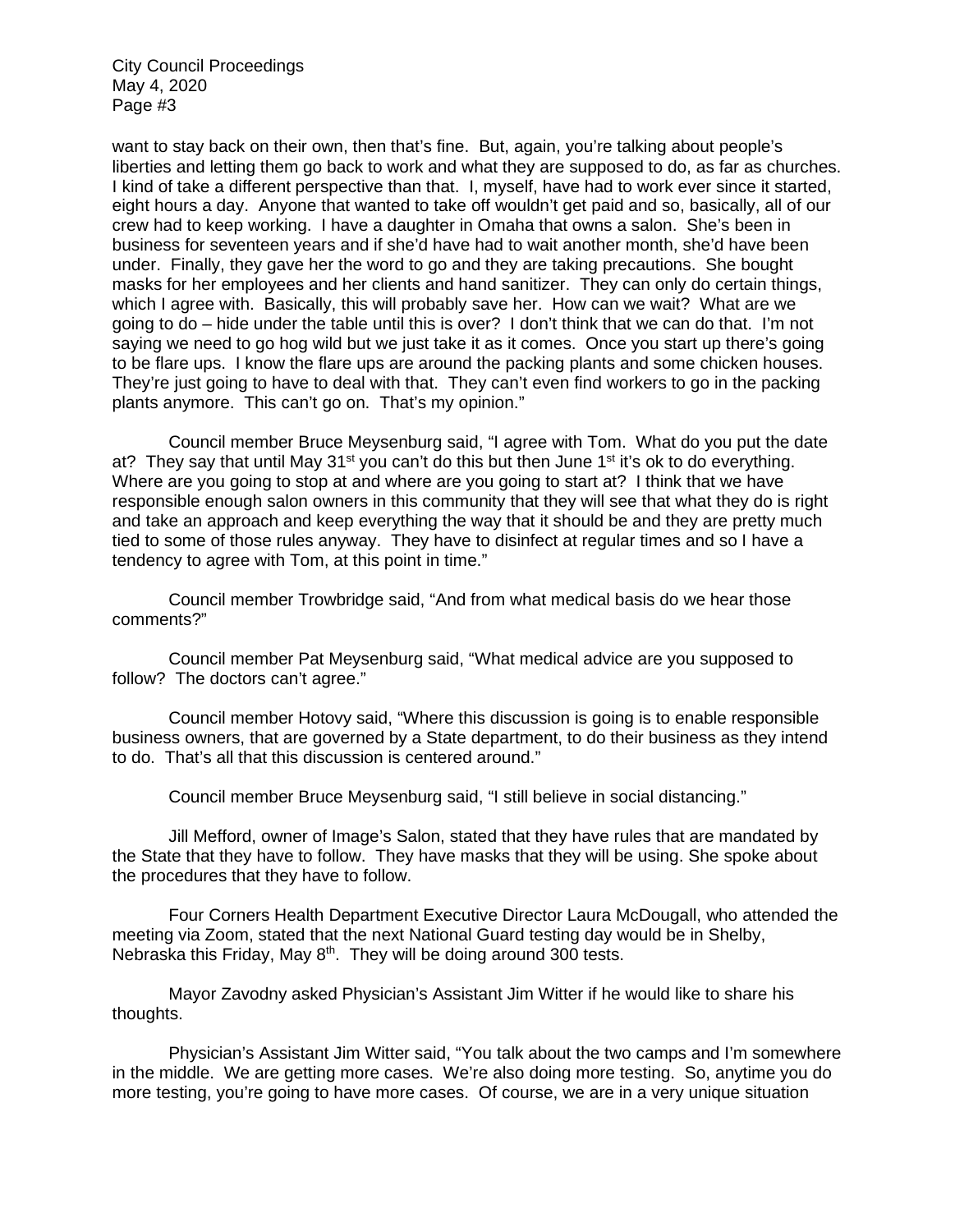with this virus, in that, we are looking at it with a fine-tooth comb. You know, every day we get a new update. It's a very dynamic and very fluid situation. I think there's lots of different opinions on how this disease needs to be treated, where it's coming from and how it's spread. To me, the biggest thing that we can do is to wear masks. You've got maybe a quarter to a third of the people wearing masks. Some people are very concerned about it and by the time that you realize that you have it, it's usually water under the bridge. We don't know that we're sick and maybe we aren't sick. So, to me the masks and the social distancing and washing your hands makes the most difference. Is it going to be 100%? The answer is no, but, if you do that, I think that you can slow things down pretty well. People that aren't comfortable or have comorbid conditions, need to stay home. But, for the majority of people, who are in good health, I think will be ok. What we're seeing now is the majority of people have a little bit of illness but nothing as bad as others. There are a couple of cases that have been really bad but for the most part it's just a fever, a headache, a sore throat, all of those things. I think that if we do some of the precautionary things, I think that we can go out and do some normal things. It just needs to be very cautious. I don't think that we need to crawl under a table and not go out at all. I think that if we take some precautions that we can live our lives like we are somewhat accustomed to. Is there going to be some illnesses? Yes, there are. Are there going to be some deaths? Possibly. But, that's true for anything. We have deaths from influenza. This Covid seems to be very contagious and for some people it's very lethal, especially if you're old or have underlying health issues. I think that the statistic is that 55-60% of the deaths are nursing home patients or are in that population. I wear a mask because of my contact with the virus, to protect you guys. But, I think that if everyone wears masks, use some social distancing, wash their hands, I think that it would be a much better situation."

 Council member Trowbridge made a motion to table Ordinance No. 1351 indefinitely. Council member Kobus seconded the motion. Voting AYE: Council members Trowbridge, Hotovy, Bruce Meysenburg, Pat Meysenburg, Vandenberg and Kobus. Voting NAY: None. The motion carried.

 Council member Hotovy introduced Ordinance No. 1352 to repeal Ordinance No. 1343 which adopted directed health measures. Mayor Zavodny read Ordinance No. 1352 by title. Council member Hotovy made a motion to suspend the statutory rule that requires an Ordinance to be read on three separate days. Council member Pat Meysenburg seconded the motion. Voting AYE: Council members Kobus, Vandenberg, Hotovy, Bruce Meysenburg, Pat Meysenburg, and Trowbridge. Voting NAY: None. The motion carried.

Council member Hotovy made a motion to pass Ordinance No. 1352 on the  $3<sup>rd</sup>$  and final reading. Council member Pat Meysenburg seconded the motion. Voting AYE: Council members Hotovy, Trowbridge, Kobus, Pat Meysenburg, Bruce Meysenburg, and Vandenberg. Voting NAY: None. The motion carried and Ordinance No. 1352 was adopted as follows:

## **ORDINANCE NO. 1352**

**AN ORDINANCE TO REPEAL ORDINANCE NO. 1343; TO ADOPT DIRECTED HEALTH MEASURES; TO HELP PREVENT, LIMIT, OR SLOW THE SPREAD OF THE NOVEL CORONAVIRUS (COVID-19) AMONG THE CITIZENS OF THE CITY OF DAVID CITY; TO PROVIDE FOR PUBLICATION OF THIS ORDINANCE IN PAMPHLET FORM; AND, TO PROVIDE FOR A TIME WHEN THIS ORDINANCE SHALL TAKE EFFECT.**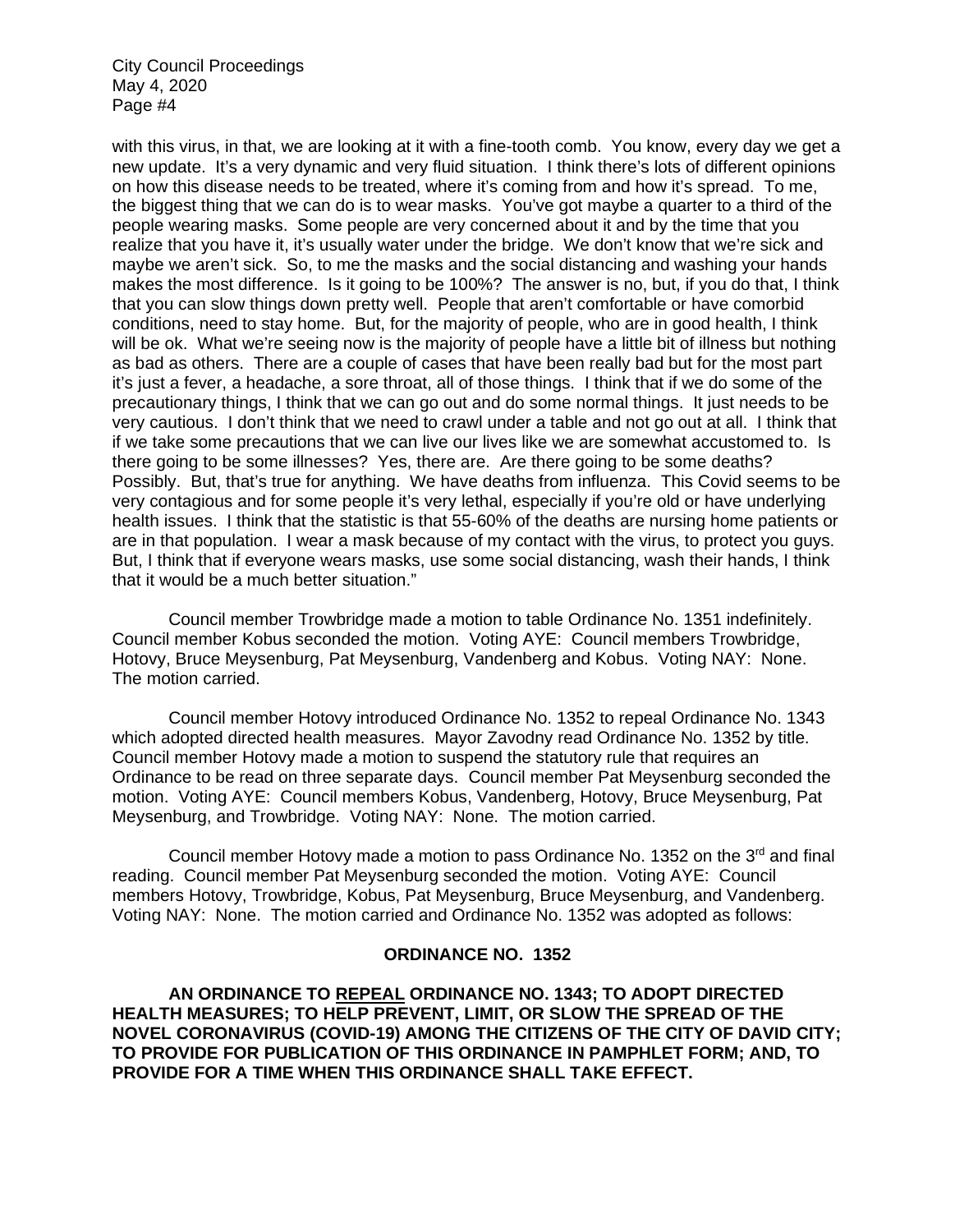BE IT ORDAINED BY THE MAYOR AND CITY COUNCIL OF THE CITY OF DAVID CITY, NEBRASKA:

Section 1. On March 17, 2020, the Mayor of the City of David City and the Chair of the Butler County Board of Commissioners/Supervisors cosigned a Butler County Disaster Declaration related to the Novel Coronavirus (COVID-19) as an infectious disease within the State of Nebraska.

Section 2. Pursuant to Neb. Rev. Stat. 17-112 the Mayor may recommend measures thru ordinance(s) for the improvement of the health and general prosperity of the City.

Section 3. The City Council has authority under Section 1-401 of the David City Municipal Code to adopt ordinance(s) as may be necessary and proper for maintaining the peace, good government, and welfare of the city and its trade, commerce, and manufactories and to enforce all ordinances by inflicting fines or penalties for the breach thereof.

Section 4. The City Council has determined it is in the best interest for the City to adopt the following Directed Heath Measures and finds it necessary in order to effectively prevent, limit, or slow the spread of the Novel Coronavirus (COVID-19) among the citizens of the City of David City.

Section 5. The following Directed Health Measures are hereby ordered for the City of David City on April 10, 2020 at 8:00 a.m. and continuing until May 4, 2020 at 11:59 PM unless renewed, extended or terminated by subsequent order, and all persons are ordered to comply:

1. Gatherings are hereby prohibited.

Gatherings are defined as any event or convening that brings together more than ten (10) patrons, customers, or other invitees, excluding staff, in a single room or single space at the same time, including but not limited to, a school, daycare facility (including in-home facilities), gymnasium, fitness center, auditorium, stadium, arena, large event conference room, meeting hall, theater, library, or any other confined indoor or confined outdoor space.

Gatherings includes but is not limited to weddings, funerals, parades, fairs, festivals, and concerts; or any event or convening with ten (10) or fewer patrons, customers, or other invitees where a minimum distance of six (6) feet between all individuals cannot be maintained in the venue. This includes, but is not limited to, tattoo parlors, massage parlors, barber shops and beauty/nail salons, except the retail portion of these businesses may continue to operate in the sale of their related hair and beauty products.

If a venue is subdivided into multiple spaces separated by either physical walls or sufficient airspace each subdivided area may contain up to ten (10) patrons, customers or other invitees, excluding staff.

2. This Ordinance shall not apply to courts of law, meetings or sessions of the Nebraska Legislature, or operations of any other political subdivision; medical providers or facilities, pharmacies; public utilities, essential federal, state, county, and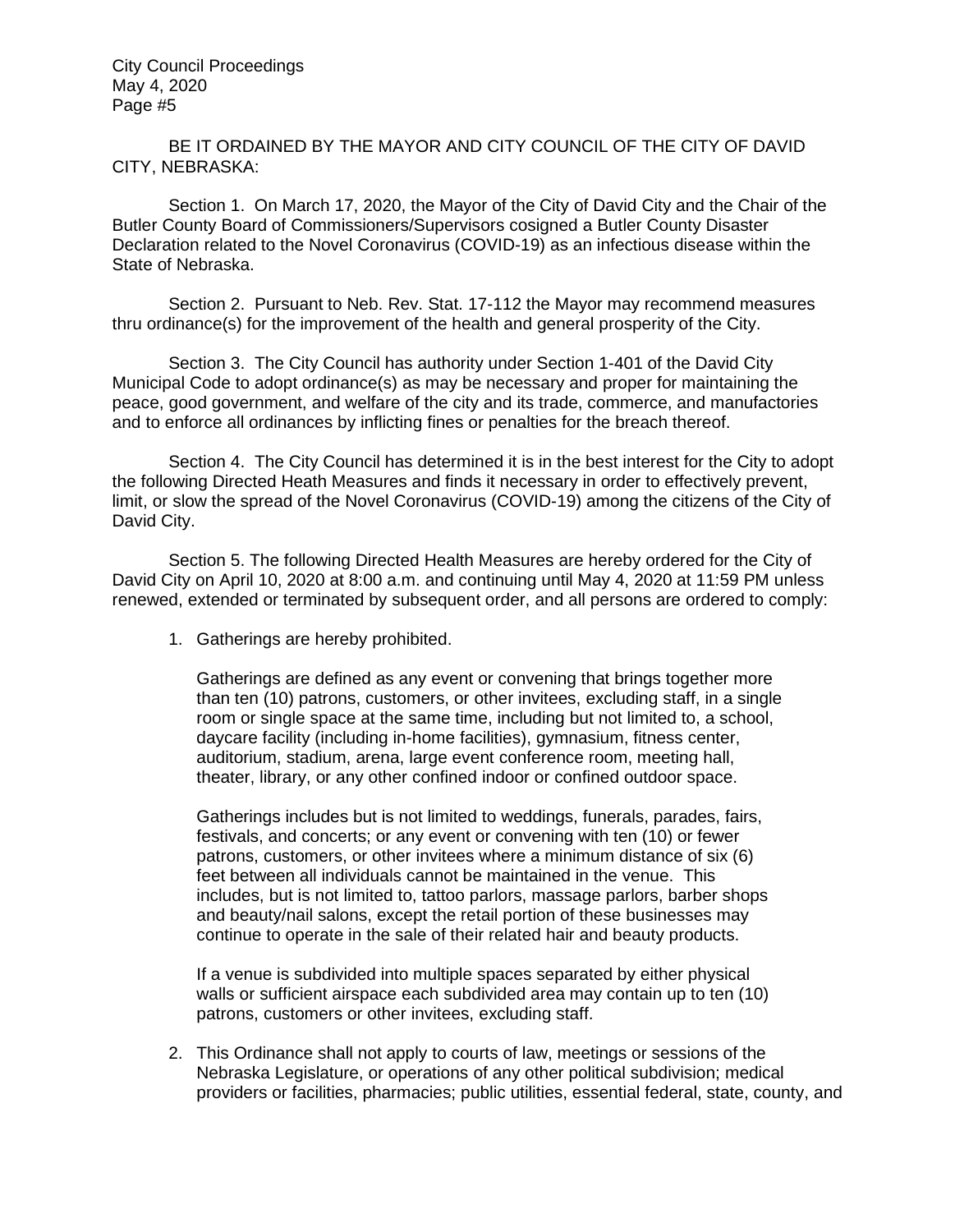> city operations, continuity of business operations; logistics/distribution centers; congregate living settings; group homes and residential drug and/or mental health treatment facilities; shelters; public transportation; airport travel; necessary shopping at fuel stations, grocery stores, retail stores, or malls; tanning salons; election offices; polling places on an election day; or to dwelling units housing more than ten (10) related people. However, all excepted settings shall, to the extent possible, observe physical distancing practices by providing for the maintaining of at least six (6) feet of separation between individuals and all other applicable local, states, and federal guidelines for disease prevention and disinfection of surfaces.

Failure to comply with this Ordinance will result in legal action for enforcement by civil and/or criminal remedies.

Any person who violates this Ordinance shall be deemed guilty of a violation. The penalty for such violation shall be an amount not to exceed \$500 for any one offense, recoverable with costs, and in default of said payment the offender shall stand committed to the County Jail until such fine and costs are paid. Each period of 24 hours during or on which a violation occurs or continues shall be deemed a separate offense.

In addition to any penalty sought or obtained under this Ordinance or other applicable law, the City may institute injunctive or other appropriate civil proceedings necessary to obtain compliance or to abate any nuisance resulting from violations in this Ordinance.

 Section 6. Emergency Declaration; Proclamation; Publication; When Operative. Due to the potential impending danger of COVID-19 and pursuant to Neb. Rev. Stat. 17-613, the Mayor hereby proclaims that this Ordinance requires immediate operation upon posting of this Ordinance in at least three of the most public places in the city. This Ordinance shall be in full force and effective from and after its passage, approval, and publication as provided by law and City Ordinance.

**PASSED AND APPROVED** this 4<sup>th</sup> day of May, 2020.

### \_\_\_\_\_\_\_\_\_\_\_\_\_\_\_\_\_\_\_\_\_\_\_\_\_\_\_\_\_\_\_\_\_\_ MAYOR ALAN ZAVODNY

ATTEST:

\_\_\_\_\_\_\_\_\_\_\_\_\_\_\_\_\_\_\_\_\_\_\_\_\_\_\_\_\_\_\_ TAMI COMTE, DEPUTY CITY CLERK

(SEAL)

 Mayor Zavodny stated that the next agenda item is what to do with our swimming pool for the season. Mayor Zavodny said, "I'll lay a little foundation here. We met with Yvonne and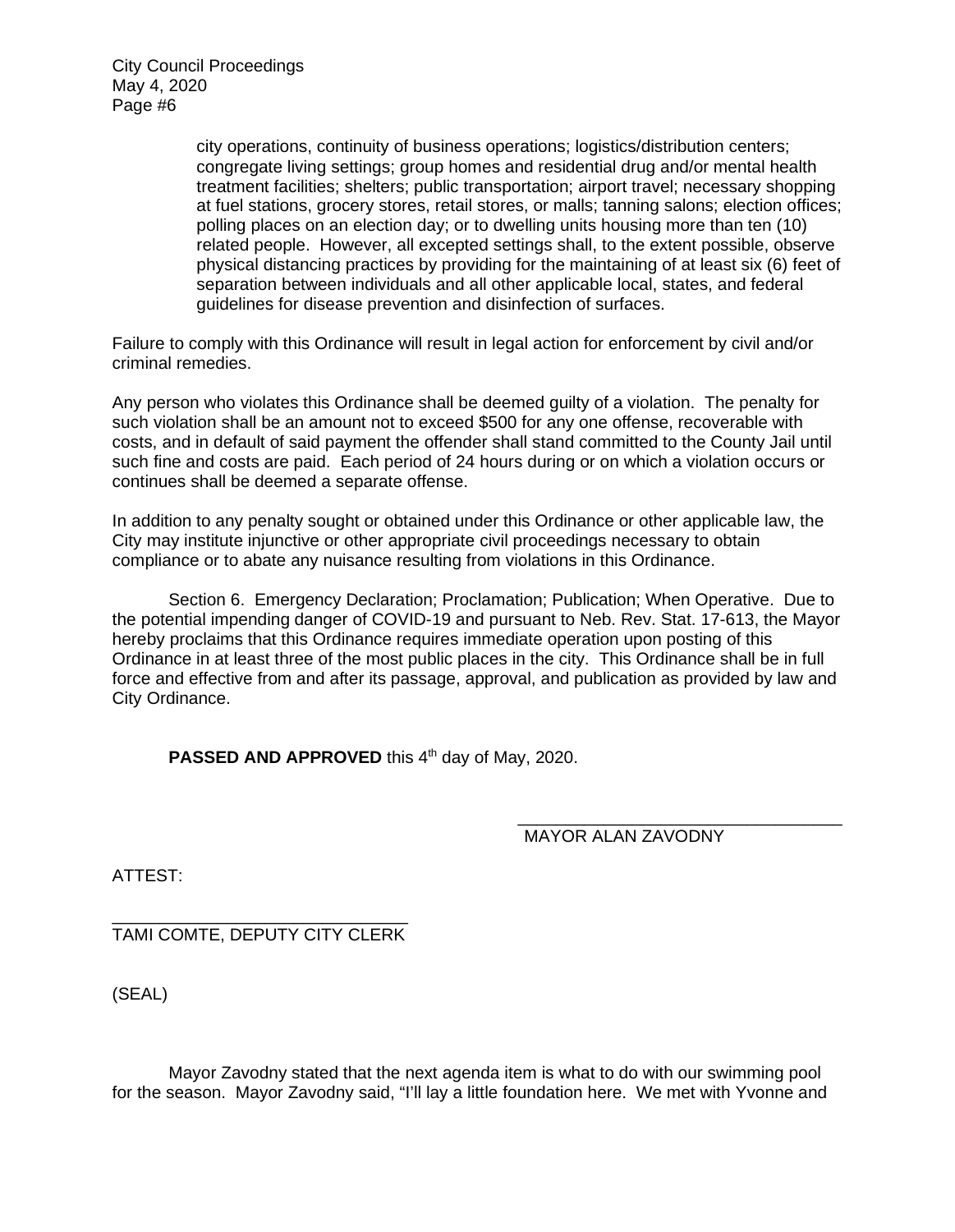John to ask them what comfort level they had with this. The governor is saying that we can open on July  $15<sup>th</sup>$  at the earliest, also, it would be with the ten person rule and practicing social distancing. The issue that we have is that you can't just say that we're going to open and then flip a switch. There's a couple weeks of prep to get it up and running. LARM says that we shouldn't open at all. Risk management is, of course, going to say that. You're not going to have any liability if you don't open. The pool itself seems safe, but there is still the risk of touching the ladders if you're going to go off of the diving board and those kinds of things. So, I think that keeping it closed to the public until July  $15<sup>th</sup>$  is the right thing to do but then what do you do. They actually came up with a creative solution. Here's the problem. We hired people to work for us and we can't have a concession stand, that's a given, but they said, we have to go get other jobs and we won't be able to open because we'll have no staff and it's going to be a short season. Even if July 15<sup>th</sup> gets relaxed and we get to have a season, because come early August, our whole work force starts to go to college or they start their sports practices. So, those are the challenges that we have. But what they talked about is, which I thought was some outside of the box thinking, was what if they were able to give lessons. We could keep it under ten people and they are scheduled. Can we keep it perfectly social distanced? No. Especially with very young swimmers. It didn't seem like a terrible compromise, in that, people that we committed to hire, as far as our lifeguards, if they're willing to do that, then they could earn an income for an abbreviated season and we would still have them available to us. That was the thought and we wanted to bring it to you to see what you thought of it. Before we start in, John, do you have anything that you'd like to say?"

 Swimming Pool Manager John Svec said, "We've always had staffing problems even when we haven't had a virus like this. Now, with the uncertainty and the questions, that's the main thing that I'm concerned about, but, whatever decision is made, I will work to get the staff that we need. I couldn't look at a nineteen-year old college student right now and say, "Please wait around for us to hire you" on whatever date and so they will all go out and try to find other employment. That's the main concern that I have. I'm not concerned with the facility or anything like that and whatever decision is made that's what concern I have is having the legal staffing."

 Council member Trowbridge said, "Didn't we have staffing problems all of last season when we had no virus?"

 Swimming Pool Manager John Svec said, "Yes. That's what I said, we have staffing problems when we don't have a virus."

 Council member Trowbridge said, "John, do you have a feeling that you would have any staff if they could be hired on July 15<sup>th</sup> and work for three weeks?"

Swimming Pool Manager John Svec said, "I would say that it would be very limited."

 Council member Trowbridge said, "To the point that you probably couldn't open at some point?"

 Swimming Pool Manager John Svec said, "Well, you'd probably only be able to open up to a number commensurate with the number of guards that you have there. If you only have two lifeguards on duty then that's the number of people you allow."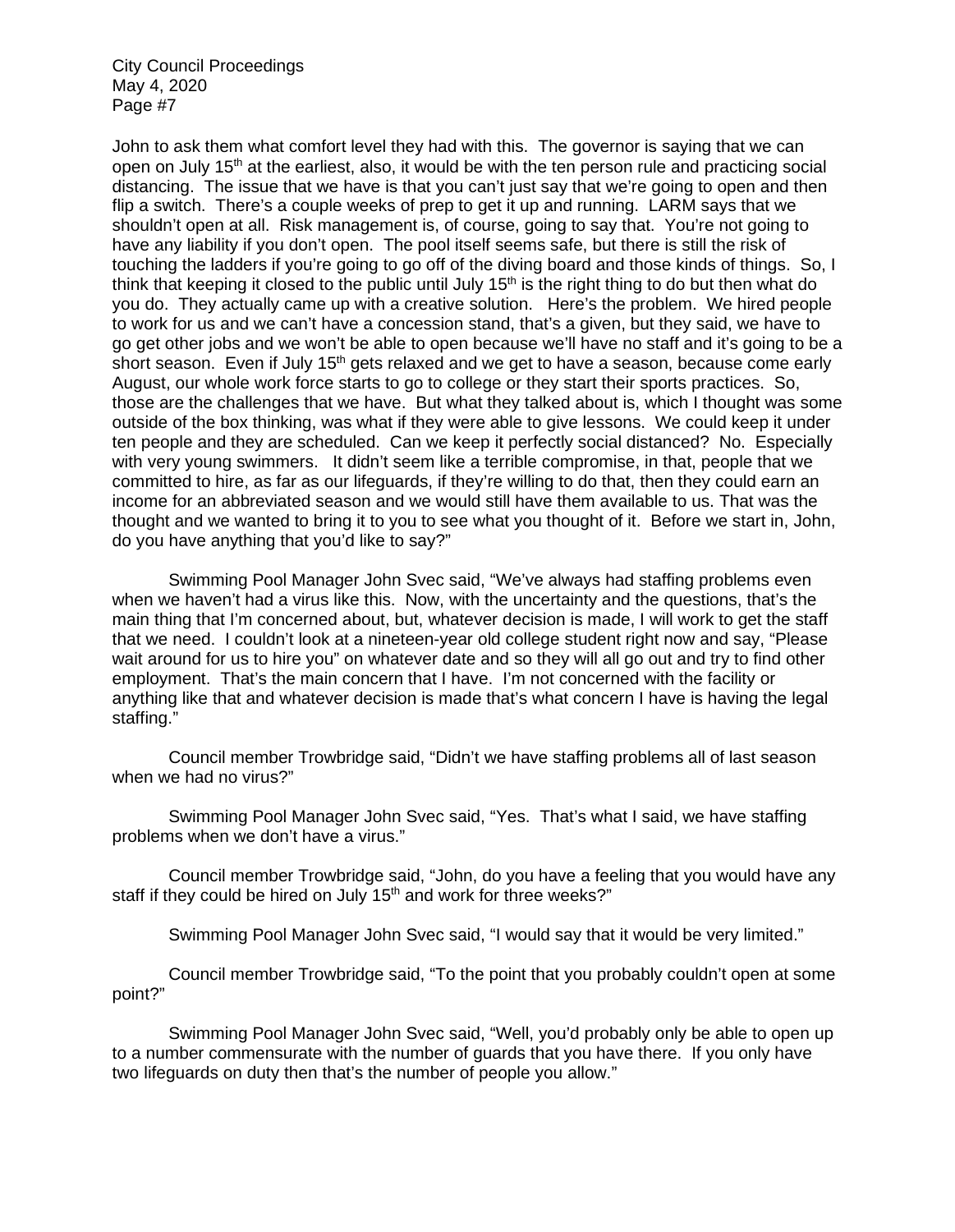Council member Trowbridge said, "Can you say with any certainty that you could open up with a full staff on July 15<sup>th</sup> and run for three weeks?"

Swimming Pool Manager John Svec said, "No, I couldn't say that."

 Mayor Zavodny said, "I think I agree with where you're going. I see no way that that happens."

Council member Trowbridge said, "I'm not trying to be negative, I'm trying to be real."

 Mayor Zavodny said, "I've been mayor for ten years now and we've had staffing problems almost every year. It's just tough."

 Swimming Pool Assistant Manager Yvonne Wendt said, "We did have staff ready to go last year and then because the farmers are willing to pay more than what we are at the pool, especially our boys are going to the field because they are making quite a bit more than what they can make at the pool. Then they have to pay for their suits and their certifications and they don't need to be certified to work with a farmer and they're going to make probably five dollars more an hour so, I can't blame them."

Mayor Zavodny said, "Does it close the gap if they're able to give private lessons?"

 Swimming Pool Assistant Manager Yvonne Wendt said, "There aren't a lot of boys that give private lessons. You're kind of on your own if you want to give lessons."

Mayor Zavodny said, "Laura, do you want to chime in on our pool dilemma?"

 Four Corners Health Dept. Executive Director Laura McDougall said, "I hate that there is just an awful lot of uncertainty when it comes to the swimming pool. We know that the tenperson rule is in effect until the end of May and so we know for sure that the pool can't open. We don't know for sure what's going to happen in June."

 Mayor Zavodny said, "That would address opening to the public, which I would have to argue that I'm against at this point, because you're not going to be able to social distance kids. All the lifeguards would be doing is saying "stay apart". I didn't mind the private lesson idea with scheduling and limiting the number. The social distancing isn't great on that piece either and you're not going to be able to have a lifeguard and a kid wearing a mask and try to teach swimming lessons. That's an issue. Is this whole debate moot, or is it something that may be an outside of the box solution? The Council may decide not to open it, period. That's an option. The one thing that I would say, from an equipment standpoint, it's not great to have it sit idle for a whole season and not operate. When you don't run things, things go crappy. I'm thinking about farm equipment. We've run into it in the City, where we haven't exercised our hydrants and they don't work. That's a risk."

Council member Hotovy said, "But, when you look at the date, it's July  $15<sup>th</sup>$ , how much do you have left?"

 Mayor Zavodny said, "We're not going to have any revenue from season passes this year, that's gone. Are we looking at a three-week season? Part of it will depend on if we're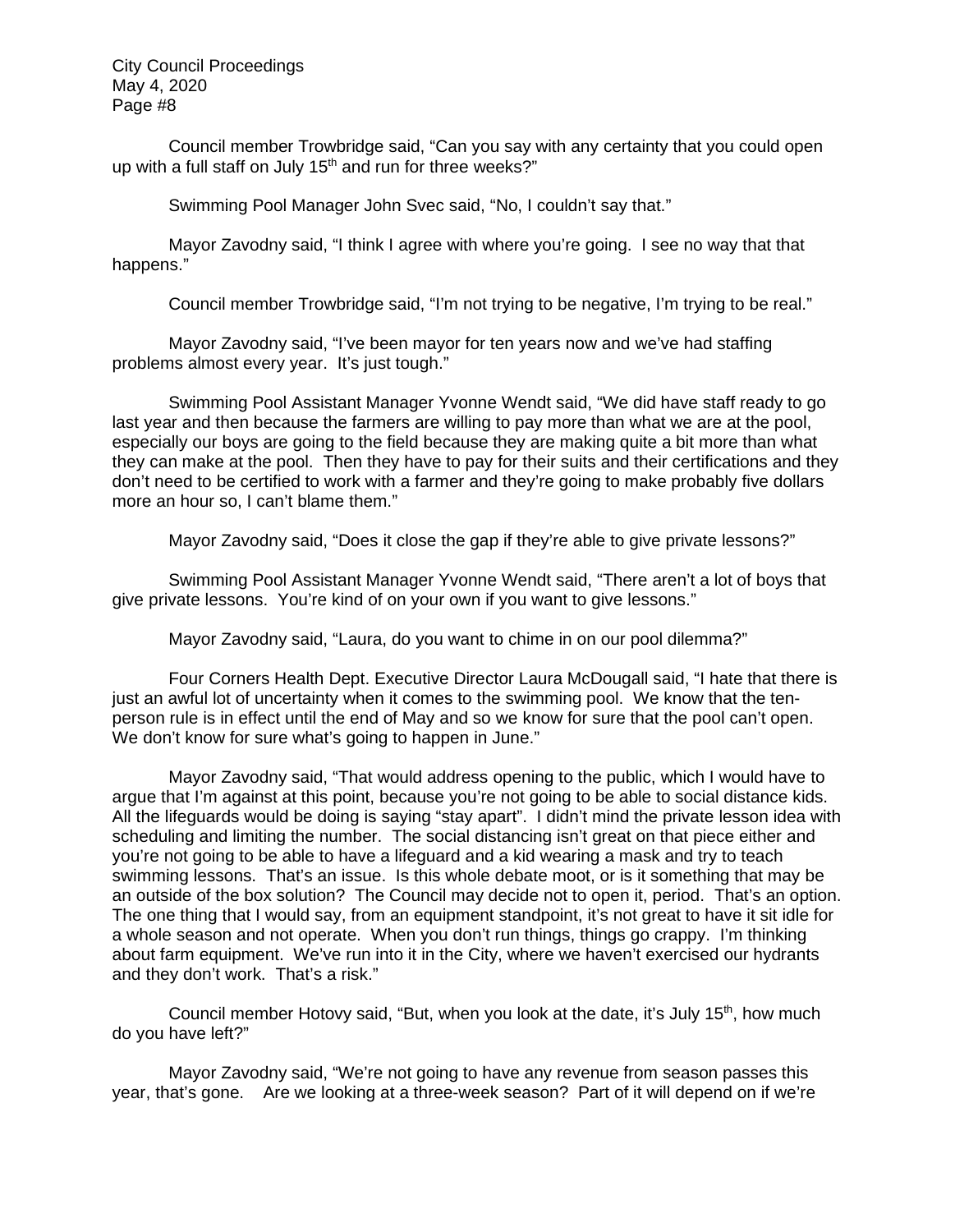going to have a sports season. In August you have the kids getting ready for football, the girls for volleyball, cross country and all those things. They start fairly soon into August."

 Council member Trowbridge asked Four Corners Health Department Executive Director Laura McDougall, "Given that our trend isn't going away and we probably haven't hit our peak yet, is there any reason to believe that things are going to get better come June, and what would your best recommendation be on our pool?"

 Four Corners Health Dept. Executive Director Laura McDougall said, "I can tell you what I think is going to happen with the disease transmission. I think that we're going to see it going up. I think we're going to have a time when it's probably worse. I think that we could have it settle back down this summer and then I think that we'll have another wave. That's what I think."

 Mayor Zavodny said, "The wave, are we thinking September or October, like they've been talking nationally?"

 Four Corners Health Dept. Executive Director Laura McDougall said, "I think it will be when it starts to get cold and winter comes. I don't know that things will close down the same way that this has. I think that we are going to have to learn how to live with this virus for some time. I don't know that the pool would be a good decision, financially, to open it this summer because I have my doubts that the person limit is going to be lifted. I think that we're going to be looking at social distancing into June and I agree that when things do open up, that everyone's going to be excited to be together. I think schools are going to have high hopes that they're going to be able to do the more organized sports. I think that we're going to be living with this virus for a while and it will probably come in waves."

 Mayor Zavodny said, "So, you've heard the arguments for and against. I think that I just need to say that those of you who have been on this a while know that the swimming pool will never make money. It's a quality of life thing for the City. This is a really unique thing. If you take away the concessions, take away the family passes, basically, we'd be operating at a very big loss."

 Council member Trowbridge said, "We've already had that the human side of it isn't going to work. We lose \$50,000 to \$65,000 every year, in a normal year, on the pool. That's just the way that it is. It is a positive life style for the children and young people of David City. No two ways about it. But, it isn't going to work this year."

 Mayor Zavodny said, "So, our decision is, are we going to commit to them that we'll have swimming lessons and have a shortened season, or are we just going to scrap the year?"

 Council member Trowbridge said, "Mr. Egr, if we move to not have a swimming pool season this year, and three weeks from today the virus magically disappears like we've been told, can we revisit the issue?"

City Attorney Egr said, "Sure, you can repeal that."

 Council member Trowbridge made a motion to keep the swimming pool closed for the 2020 season due to COVID-19 and staffing. Council member Bruce Meysenburg seconded the